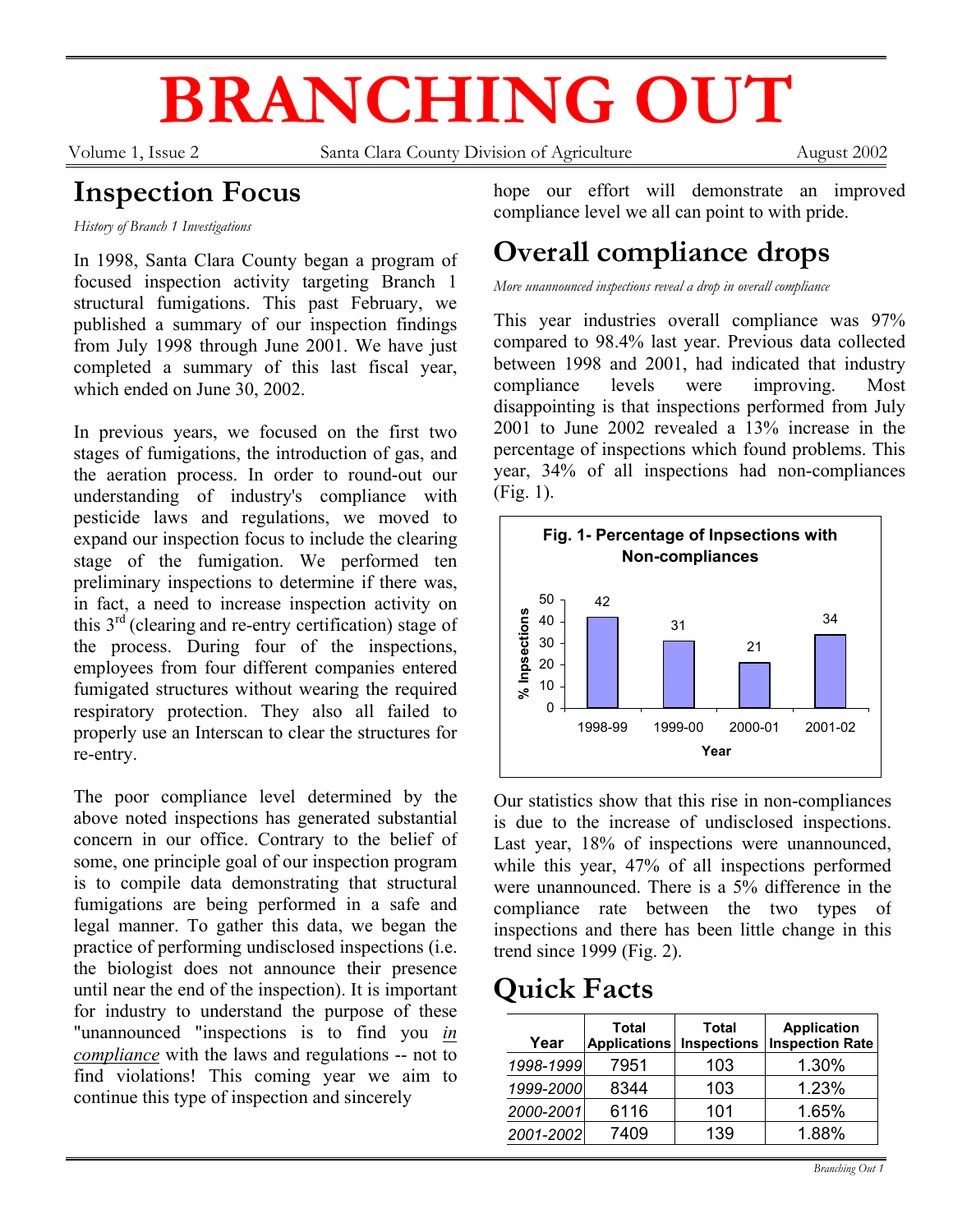# **Compliance rate still lower for unannounced inspections**

As in previous years, the compliance rate for unannounced inspections is lower than that of announced inspections (Fig.2).

When you look at these figures in terms of noncompliance rates, you see that 85% of all noncompliances were identified during unannounced inspections (Fig. 3). Employees are obviously aware of the requirements placed on them, but yet fail to strictly adhere to them when left alone. Why is this?

In part, this behavior change is simply human nature. We accept that occasionally everyone changes their behavior slightly when they feel they are not being watched. However, when this occurs in the work place, it can lead to serious problems.



We have previously suggested that this trend could be addressed by:

- Closer supervision of employees
- Enactment or increased use of an employee disciplinary program

Another reason employees could be taking short cuts is because they feel too pressed for time. Economic considerations are important, but in some cases, your company may wish to re-address its policy regarding the number of jobs assigned to each crew.



# **Tarp Removal and Certification**

*Further discussion of non-compliances* 

This year, for the first time, we analyzed the noncompliances found by the stage of the fumigation process inspected. The active aeration and certification stages of the fumigation process had the highest level of non-compliance. Unfortunately these findings seem to justify our increased inspection focus on these areas.